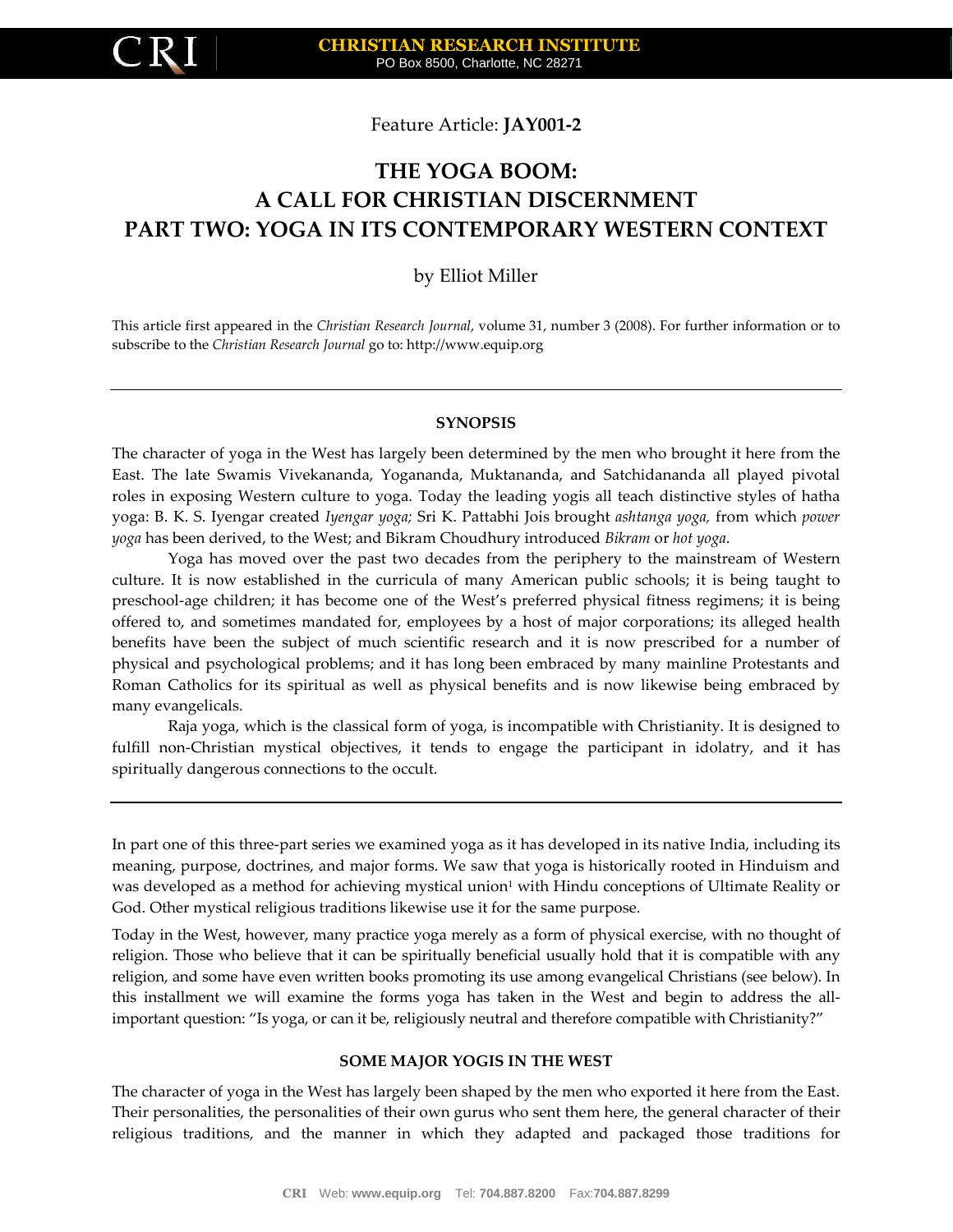consumption in the West all have contributed greatly to the yoga culture that is now thriving in the United States, the European Union states, Canada, Australia, and other non-Eastern industrialized countries. Space constraints will permit only a brief survey of some of the major players and the distinctive yoga styles they introduced.

# **Dead Swamis Society**

There was a mere trickle of gurus emigrating to the West through much of the twentieth century, but after President Lyndon Johnson signed the Immigration and Nationality Act of 1965, the trickle became a flood. This was just in time for gurus to capitalize on an awakening interest in Eastern spirituality especially among baby boomers. Many of the most important gurus are no longer on the scene, but the movements they established live on.

The person most responsible for introducing yoga to the West was Swami Vivekananda (1863–1902), a personal disciple of the revered Hindu saint, Sri Ramakrishna. In 1893 Vivekananda won over many liberal religionists who had gathered at the Chicago World's Fair for the first World's Parliament of Religions, and he subsequently expanded that following by lecturing on raja yoga (the classical form of yoga) across the country. Many of his followers began to practice yoga, and out of that the Vedanta Societies, the first Hindu fellowships to be established in the West, were born.

**Paramahansa Yogananda** (1893–1952) was the second major emissary of Hinduism and yoga to the West. Yogananda followed in the trail blazed by Vivekananda: first dazzling attendees and attracting disciples at the 1920 International Congress of Religious Liberals in Boston, then building on that following by lecturing from city to city, and finally establishing a base of operation for his own Hindu tradition on American soil: the Self-Realization Fellowship, headquartered in Los Angeles.<sup>2</sup> Yogananda's *Autobiography of a Yogi* has served as a primer on yoga and Eastern philosophy for millions of Westerners. Yogananda taught **kriya yoga**, an esoteric form of raja yoga known as the "yoga of ritual action." It is said to accelerate spiritual growth and to produce ecstatic experiences because of its manipulation of prana (vital force), which it accomplishes chiefly through pranayama (breath control—see part one) and the use of the mind to direct prana around the spinal cord.

**Swami Muktananda** (1908–1982) initiated the siddha yoga movement, which teaches **kundalini yoga***.* He was famous for the *shaktipat*, or touch of power, in which the kundalini energy is believed to be transmitted from guru to disciple through physical contact, with overwhelming spiritual, psychological, and physical effects. Muktananda's teaching is summed up as "*Honor your Self, Worship your Self, Meditate on your Self, God dwells within you as you*."<sup>3</sup> He was immersed in major scandals toward the end of his life because of alleged sexual exploitation of his female disciples.<sup>4</sup>

**Swami Satchidananda** (1914–2002), founder of the Integral Yoga Institute and the Yogaville ashram in central Virginia, first gained renown for his opening address at the 1969 Woodstock rock festival. His **integral yoga** approach calls for the integration of yoga philosophy into every area of life and culture. He was a promoter of the unity of all faiths and was highly revered and influential in the yoga and New Age worlds, but he too was entangled in scandal because of allegations of sexually exploiting some of his female disciples.<sup>5</sup>

# **B. K. S. Iyengar/Iyengar Yoga**

Arguably the most respected and influential teacher of hatha yoga, **B. K. S. Iyengar** (b. 1918) continues to astonish people with his supple demonstrations of difficult yoga poses. Iyengar has systematized over two hundred classic asanas (postures—see part one) and fourteen types of pranayama and has developed props to make the postures accessible even to people who lack the strength or agility to achieve them on their own. The intention is for such students to develop such strength eventually, as Iyengar did when he overcame his childhood afflictions of malaria, typhoid, and tuberculosis through yoga practice. *Iyengar yoga* emphasizes both proper alignment and length of time in holding a pose. There are 180 Iyengar Institutes around the world administered by certified trainers who first must complete anywhere from two to more than ten years of rigorous training.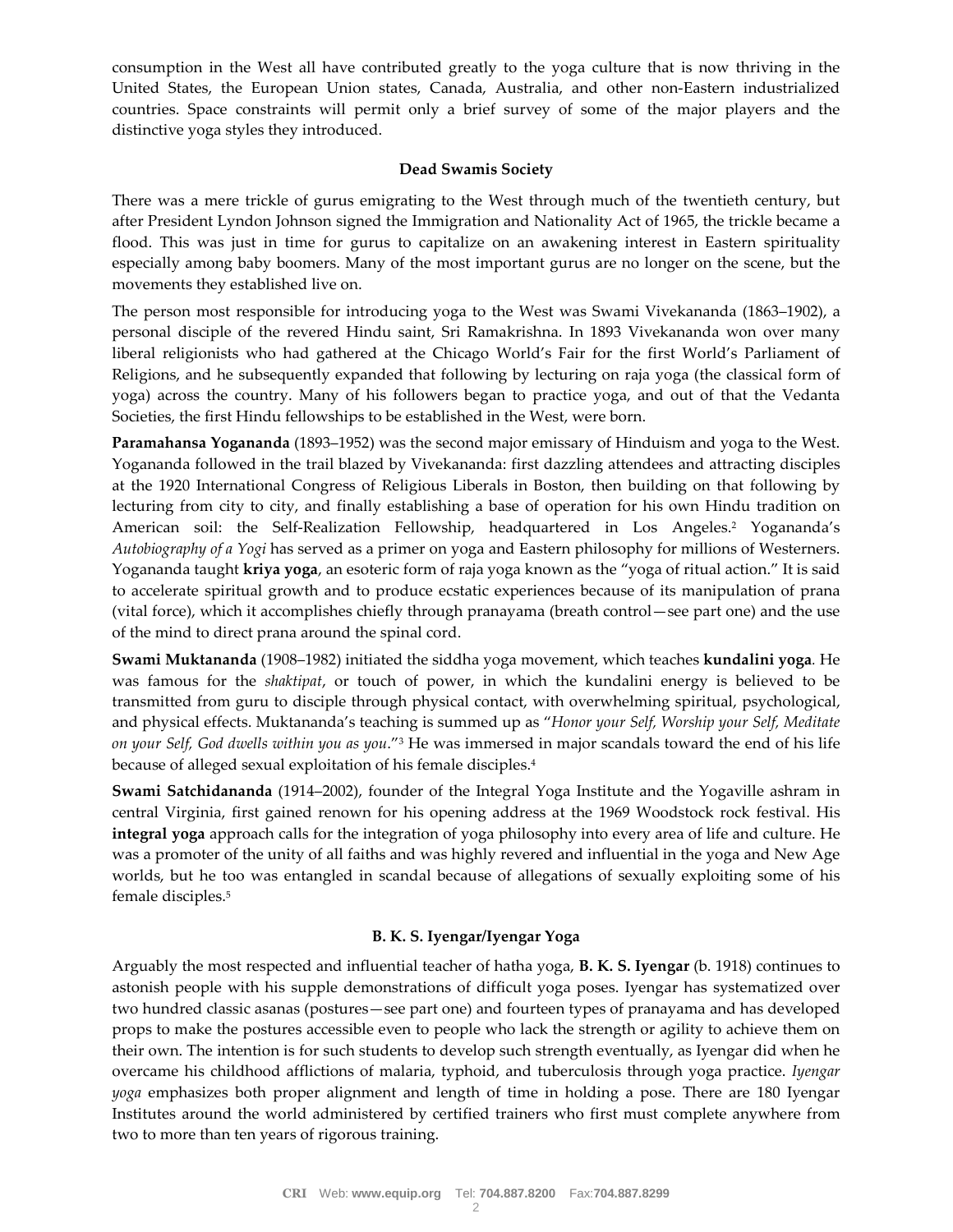Superstar yoga instructor **Rodney Yee** of Oakland, California (known for his numerous instructional videos, headliner status at yoga conferences, and strong promotion by Oprah Winfrey<sup>6</sup>) started as an Iyengar yoga teacher. He now combines the Iyengar style with one of his own creation.

## **Sri K. Pattabhi Jois/Ashtanga or Power Yoga**

Like Iyengar, **Sri K. Pattabhi Jois** (b. 1915) was a disciple of S. T. Krishnamacharya in Mysore, India. He continues to teach yoga at his Ashtanga Yoga Research Center in Mysore. A quarter of a century ago Jois brought *ashtanga yoga* to America and it has become extremely popular and influential. Ashtanga yoga has been promoted heavily by such celebrities as Gwyneth Paltrow, Sting, and Madonna.

Ashtanga (which literally refers to Patanjali's eight limbs of yoga and is used both as a general term for raja yoga and as a term for this particular style) is a systematic and regimented style of yoga that employs *vinyasa* (a synchronization of movement and breathing) in such a way as to create a flowing pattern from one asana to the next; during this process, blood temperature rises and the body's perspiration releases impurities.

Ashtanga yoga is sometimes called *power yoga*, although the term *power yoga* is also associated with a distinct derivative of ashtanga:

Power yoga is a general term used in the West to describe a vigorous, fitness-based approach to vinyasa-style yoga. Most power yoga is closely modeled on the Ashtanga style of practice. The term "power yoga" came into common usage in the mid 1990s, when several yoga teachers were looking for a way to make Ashtanga yoga more accessible to western students. Unlike Ashtanga, power yoga does not follow a set series of poses. Therefore, any power yoga class can vary widely from the next. What they have in common is an emphasis on strength and flexibility. The advent of power yoga heralded yoga's current popularity, as people began to see yoga as a way to work out. Power yoga brought yoga into the gyms of America.<sup>7</sup>

The most famous teacher of power yoga is **Baron Baptiste**, whose yoga studios in Massachusetts are the largest in the country. Baptiste is well known through his books, instructional videos, and numerous television appearances, including the *Transform Your Life with Baron Baptiste* program that public television stations air during pledge drives.

# **Bikram Choudhury/Bikram or Hot Yoga**

Based in Los Angeles, former weightlifter **Bikram Choudhury** (b. 1946) calls himself the "Guru of the Stars."<sup>8</sup> (Shirley MacLaine, Raquel Welsh, Kareem Abdul-Jabbar, and John McEnroe have been among his students.) Choudhury, who originally was sent to America to teach yoga by his guru, Bishnu Ghosh (the brother of Paramahansa Yogananda), opened his first studio in Beverly Hills in 1973. Today there are well over four hundred independently owned and operated Bikram Yoga studios worldwide and three thousand teachers, who were certified by Bikram's Yoga College of India, which is based in Los Angeles.

*Bikram yoga* is also known as *hot yoga* because of its ninety-minute workouts involving twenty-six postures and two breathing exercises performed in a room that's heated to 105 degrees or more. He calls it a "torture chamber," and perhaps because it is so physically punishing it is more attractive to men than any other yoga style (about forty percent of hot yoga practitioners are male). Just as with power yoga, there are yoga teachers advertising "hot yoga" who are not affiliated with Choudhury and not teaching his specific pose sequence, but are teaching yoga under sweltering conditions.

Choudhury has been a lightning rod for controversy for numerous reasons, including the following: (1) his hot yoga has been criticized as unsafe for people in poor physical condition;<sup>9</sup> (2) he has franchised his yoga schools and copyrighted his yoga posture sequence and other "brand" distinctives and threatened legal action against those who use them without certification;<sup>10</sup> (3) he lives in Beverly Hills, wears Rolex watches, owns dozens of classic cars, including Rolls Royces, and in other respects does not fit the ascetic profile of an Indian yogi; (4) he is an outrageous braggadocio (e.g., "I'm beyond Superman"<sup>11</sup>); and (5) he's been involved in sexual scandals with some of his female pupils. "'What happens when they say they will commit suicide unless you sleep with them?' he says. 'What am I supposed to do? Sometimes having an affair is the only way to save someone's life.'"12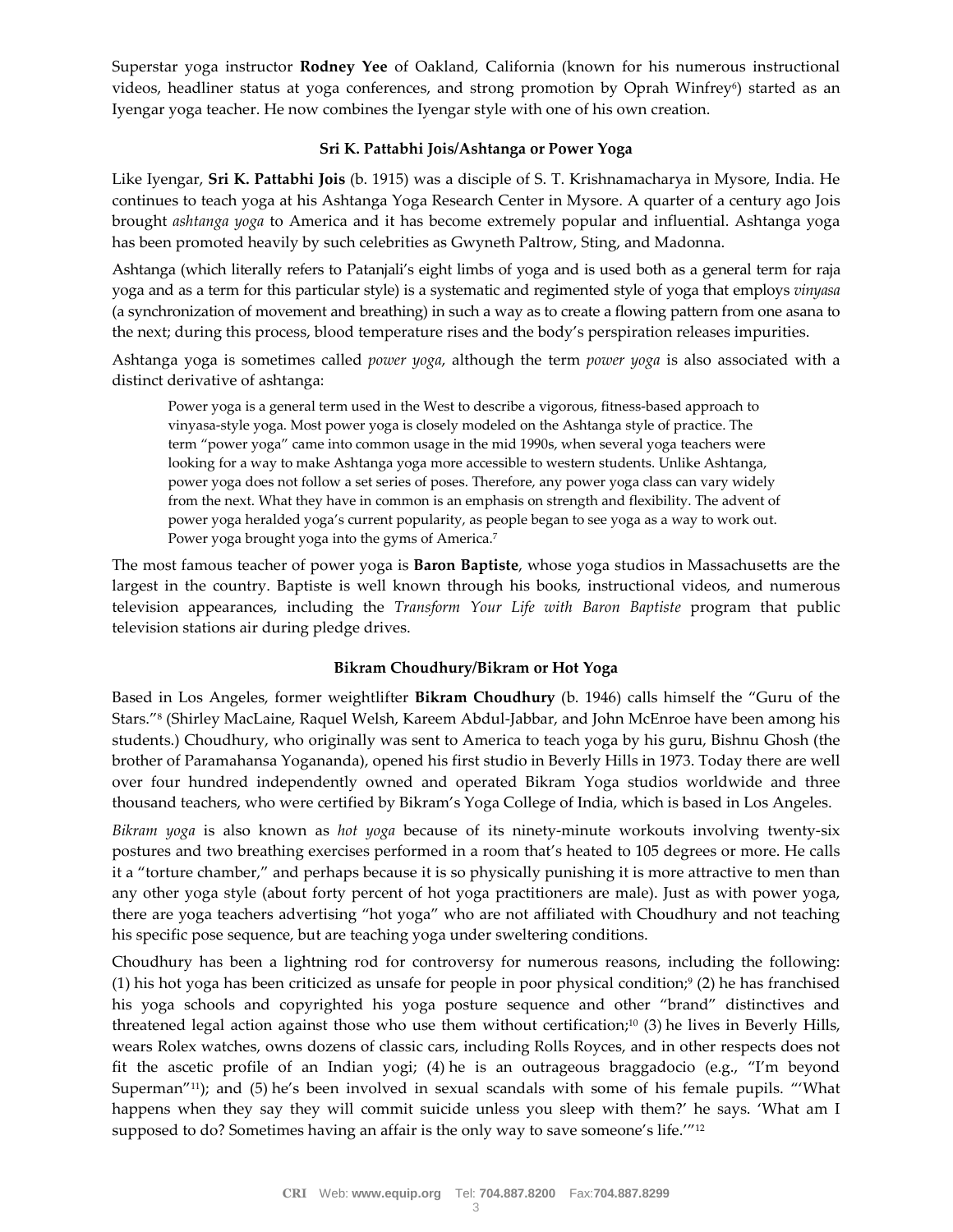## **PENETRATION INTO WESTERN CULTURE**

In part one I began by affirming that yoga has moved in status over the past two decades from fringe fad to cultural mainstream. It is now virtually impossible for any person to avoid encountering and taking a position on it.

The number of Americans presently practicing yoga is commonly estimated to be eighteen million, which is likely an extrapolation based on the fact that in 2004 the figure was at sixteen and one-half million, according to a Harris poll commissioned by the leading yoga magazine, *Yoga Journal*. <sup>13</sup> This is up from one million in 1978, when I did my original research on yoga. More than seventy-five percent of yoga practitioners are women. The same survey revealed that "Americans spent \$2.95 billion on yoga classes, yoga related products like clothing, books and mats, and on yoga retreats and vacations."<sup>14</sup> Yoga has become such a booming business, with neighborhood yoga studios being bought out by budding yoga franchises, that yoga purists lament the commercialization of a spiritual tradition, dubbing it "McYoga."<sup>15</sup> *Yoga Journal*'s readership is over one million,<sup>16</sup> a staggeringly high figure for a niche magazine.

#### **Yoga in the Schools**

The prevailing interpretation of the Second Amendment's establishment clause as enjoining a strict separation of church and state has resulted in a complete ban of such Christian activities as Bible reading, prayer, and gospel preaching as part of American public school programs. With the religious nature of yoga made clear in part one of this series, it should therefore be a cause for concern to Christians that over the past decade public schools across the country increasingly have been incorporating yoga into school activities.

In 2002, the *New York Times* reported that at seven San Francisco public schools "with more on the way the 'yoga break' has taken its place beside typical school rituals like recess and the Pledge of Allegiance.…" The schools had trained teachers so that yoga could be included not only in physical education but in the regular classroom as well. Furthermore, "in Seattle, 15 of 97 public schools have yoga as a warm-up in gym class, and it is an elective for high school students…." The *Times* also reported that a Los Angeles "nonprofit group called Yoga Inside…sponsors classes in 31 states, many in schools in poor urban neighborhoods." Lastly, "the Accelerated School in South Central Los Angeles, an acclaimed public charter school, introduced yoga classes for all students last year."<sup>17</sup>

A couple of years later, Fox News did a story on tensions that were developing over the incorporation of yoga into the Aspen Elementary School curriculum in Colorado. Steve Woodrow, pastor of the First Baptist Church of Aspen, and other parents of children in the school "complained to the school board, claiming it was a clear violation of the separation of church and state. 'If you study yoga its roots clearly are within Hinduism,' Woodrow said.… Even some of the most basic yoga terms, he claims, may cause elementary school students to bring up questions that have answers based in Eastern religious philosophies."<sup>18</sup> Fox News reported that the American Yoga Association (AYA) and the school disagreed. It quoted from the AYA's Web site, which states:

Yoga is not a religion. It has no creed or fixed set of beliefs, nor is there a prescribed godlike figure to be worshipped in a particular manner. Religions for the most part seem to be based upon the belief in and worship of things (God or godlike figures) that exist outside oneself. The core of Yoga's philosophy is that everything is supplied from within the individual. Thus, there is no dependence on an external figure, either in the sense of a person or god figure, or a religious organization.

The common belief that Yoga derives from Hinduism is a misconception. Yoga actually predates Hinduism by many centuries.<sup>19</sup>

Interestingly, a yogi at a yoga Web site where the Fox News article is posted made the following candid admission in a forum for responses to the article:

In all honesty, I agree with this guy that Yoga is a religious system. One can try to get around that by saying its just exercise, but really its not. In India it is definitely religious, and in the U.S. it certainly is "New Age". Its a bit like legalizing marijuana. That alone might not be a big deal, but it leads people down a certain path to harder drugs. So start out with the soft sell of yoga as exercise,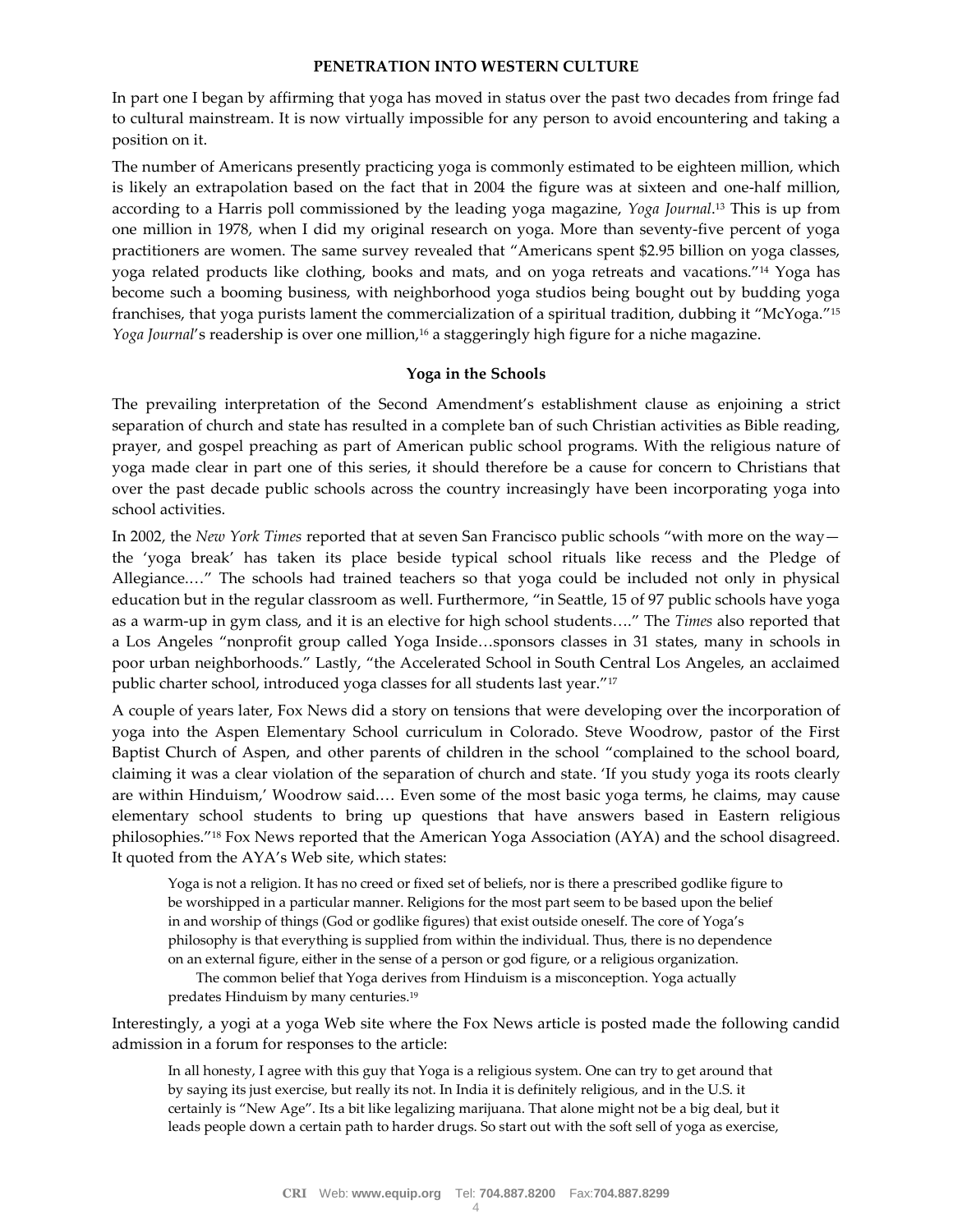and you plant the seed of diverting the child towards certain religious systems. While I may not personally be offended, I can certainly see how a religious Christian would object.<sup>20</sup>

Three years later, in 2007, Steve Woodrow and other concerned parents not only in Aspen but across the country were losing the battle. Tara Guber, the creator of the "Yoga Ed." program that was implemented in Aspen, simply took the overtly Hindu language out of the program while keeping everything else intact, and the strategy worked. As the Associated Press reported:

Guber crafted a new curriculum that eliminated chanting and translated Sanskrit into kid-friendly English. Yogic panting became "bunny breathing," and "meditation" became "time in."

"I stripped every piece of anything that anyone could vaguely construe as spiritual or religious out of the program," Guber said.

Now, more than 100 schools in 26 states have adopted Guber's "Yoga Ed." program and more than 300 physical education instructors have been trained in it.

Countless other public and private schools from California to Massachusetts— including the Aspen school where Guber clashed with parents—are teaching yoga.<sup>21</sup>

## **For Children before and beyond the Schools**

The push to teach yoga to the young is not limited to the schools or to school-age children. Yoga studios across the country have been adding kids' yoga to their schedules, and several booming businesses have popped up,<sup>22</sup> such as Marsha Wenig's YogaKids International based in Michigan City, Indiana,<sup>23</sup> Jody Komitor's Next Generation Yoga on Manhattan's Upper West Side,<sup>24</sup> and Helen Gerabedian's Itsy Bitsy Yoga in Marlboro, Massachusetts.<sup>25</sup>

The stated plan is to teach preschoolers hatha yoga at first and thus pique their interest in yoga, and then when they're older teach them how to meditate and the philosophy behind it all. All of this is spelled out in Jody Komitor and Eve Adamson's *The Complete Idiot's Guide to Yoga with Kids*. The book claims yoga is "spiritual" but not "religious" and is therefore compatible with all religions, but then proceeds to teach about the eight limbs of yoga, karma, prana, chakras, and other doctrines unique to the religion of Hinduism.<sup>26</sup>

## **In Sports and Physical Fitness**

Yoga has become one of America's most popular exercise regimens for staying fit. Seventy-five percent of health clubs in the United States offer yoga classes.<sup>27</sup> Athletes are also increasingly using yoga to limber up for other sports, such as golf.

Furthermore, yoga asana competitions, which have long been held in India, are becoming increasingly popular in America. Bikram Choudhury has established regional and international Bishnu Charan Ghosh Cup championships and he is also leading a campaign to have competitive yoga included in the Olympics.

#### **In the Workplace**

It is becoming increasingly common for major corporations to provide yoga for their employees as a means of reducing stress and promoting general health. Entrepreneurial yoga teachers have formed businesses to service this market. One such company, Yoga at Work, states on its Web site, "Join a rapidly growing list of major companies like Nike, HBO, Apple, Forbes, General Electric, PepsiCo and Chase Manhattan that rely on yoga to keep their employees healthy, happy, focused, fully engaged in their work."<sup>28</sup>

According to a blog entry titled "Mandatory Yoga at Work" by law professor Paul Secunda, the *National Law Journal* reports that "employers are increasingly mandating that employees have healthy lifestyles, or face repercussions. Mandatory wellness programs are popping up everywhere, lawyers say, requiring everything from cholesterol screening to weight-loss plans and yoga classes. Several employers are starting to reward employees with extra cash for meeting certain company health goals. Others are fining those who refuse to take part in programs."29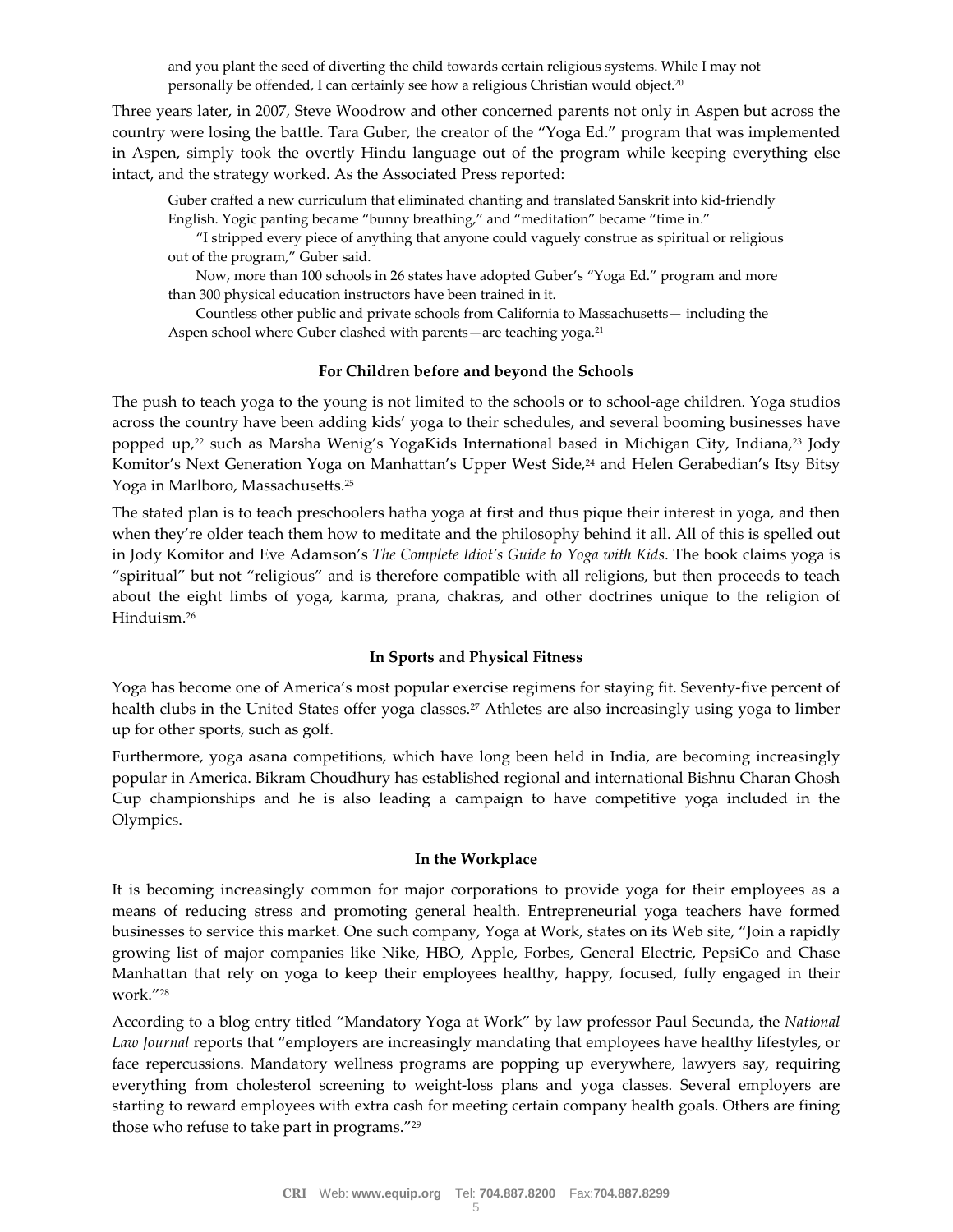## **In Health Care and Medical Research**

A 1990 study showed that yoga combined with other healthy practices was effective in treating arterial blockage. In recent years further research of yoga has yielded some tentatively positive results for relieving carpal tunnel syndrome, asthma and other pulmonary conditions, substance abuse, depression, anxiety, insomnia, multiple sclerosis, lower back pain, and obesity. Further claims have been made for yoga's beneficial effects in preventing or managing numerous additional afflictions. It is becoming increasingly common for mainstream physicians and psychiatrists to prescribe or recommend yoga as therapy, and for hospitals and physical therapists to incorporate it in their treatment regimens.<sup>30</sup>

There are some proven health benefits to yoga practice, but most of those claims have only anecdotal support; thus, they should not be magnified out of proportion. Further, the press has noted a "surge of muscle and ligament sprains, disk injuries, and cartilage tears," "mild to moderate sprains of the knees, shoulder, neck, or back," and "soft-tissue and joint injuries" associated with yoga, with some of the injuries sustained being quite serious.<sup>31</sup>

A *New York Times* article raises the question whether yoga's negative effects may at times outweigh its positive ones: "'The extreme range of motion yoga develops does not necessarily have an advantage, and it may be counterproductive,' said Dr. Shirley Sahrmann, a professor of physical therapy at the Washington University School of Medicine in St. Louis. Like dancers, practitioners of yoga cultivate overly flexible spines, which often cause problems in resting posture. 'In my business,' Dr. Sahrmann said, 'I have more problems with people who have excessive mobility than limited mobility.'"<sup>32</sup>

Yoga's effect on behavior is not always positive, either. At Ringerike Prison in Oslo, Norway, a trial yoga program was stopped after some prisoners became more aggressive and agitated, while others developed sleeping problems. "[The warden] said that deep breathing exercises could make the inmates more dangerous, by unblocking their psychological barriers."33

#### **In the Church**

At 7:30 a.m. every Saturday for the past eleven years, a Yoga Ministry is held for members of Trinity United Church of Christ in Chicago (the church Senator Barak Obama attended for two decades).<sup>34</sup> Yoga has been embraced as an edifying practice in many Roman Catholic and mainline Protestant churches since the 1970s. For example, the late George A. Mahoney SJ, who authored several books on Catholic spirituality, wrote in 1976:

The ultimate worth of any technique must be measured by the fruit produced. Hence no Christian ought to condemn out of hand any technique, be it yoga, the use of music and prayer, chants, Silva Mind Control, Arica, T.M., or whatever unless for that person it has not been a help but a definite hindrance to prayer. A technique has no meaning unless we ask the question: "How is it being used? What are the fruits that come from such use? Does it help us or others pray with greater consciousness, beyond the habitual superficial level of controlled discursive prayer?"<sup>35</sup>

Acceptance of yoga as both spiritually and physically beneficial has surfaced in evangelical churches only over the past five to six years.<sup>36</sup> This new movement should be differentiated from the unquantifiable but probably large number of evangelicals who for many years have practiced hatha yoga merely for its physical benefits, either believing that it is religiously neutral or confident that they can withstand its Eastern religious influences. The latter would only describe what they practice as yoga, while the former claim to be practicing "Christian yoga" or some other equivalent term.

In 2005 *Time* magazine described this trend as "a fast-growing movement that seeks to retool the 5,000-yearold practice of yoga to fit Christ's teachings. From Phoenix, Ariz., to Pittsburgh, Pa., from Grand Rapids, Mich., to New York City, hundreds of Christian yoga classes are in session. A national association of Christian yoga teachers was started in July, and a slew of books and videos are about to hit the market."<sup>37</sup>

Those books and videos have since been published. The most significant titles are *Yoga for Christians* by Susan Bordenkircher (W Publishing Group, 2006) and *Holy Yoga* by Brooke Boon (Faith Words, 2007). Bordenkircher, who previously had taught power yoga as a Christian, created her Outstretched in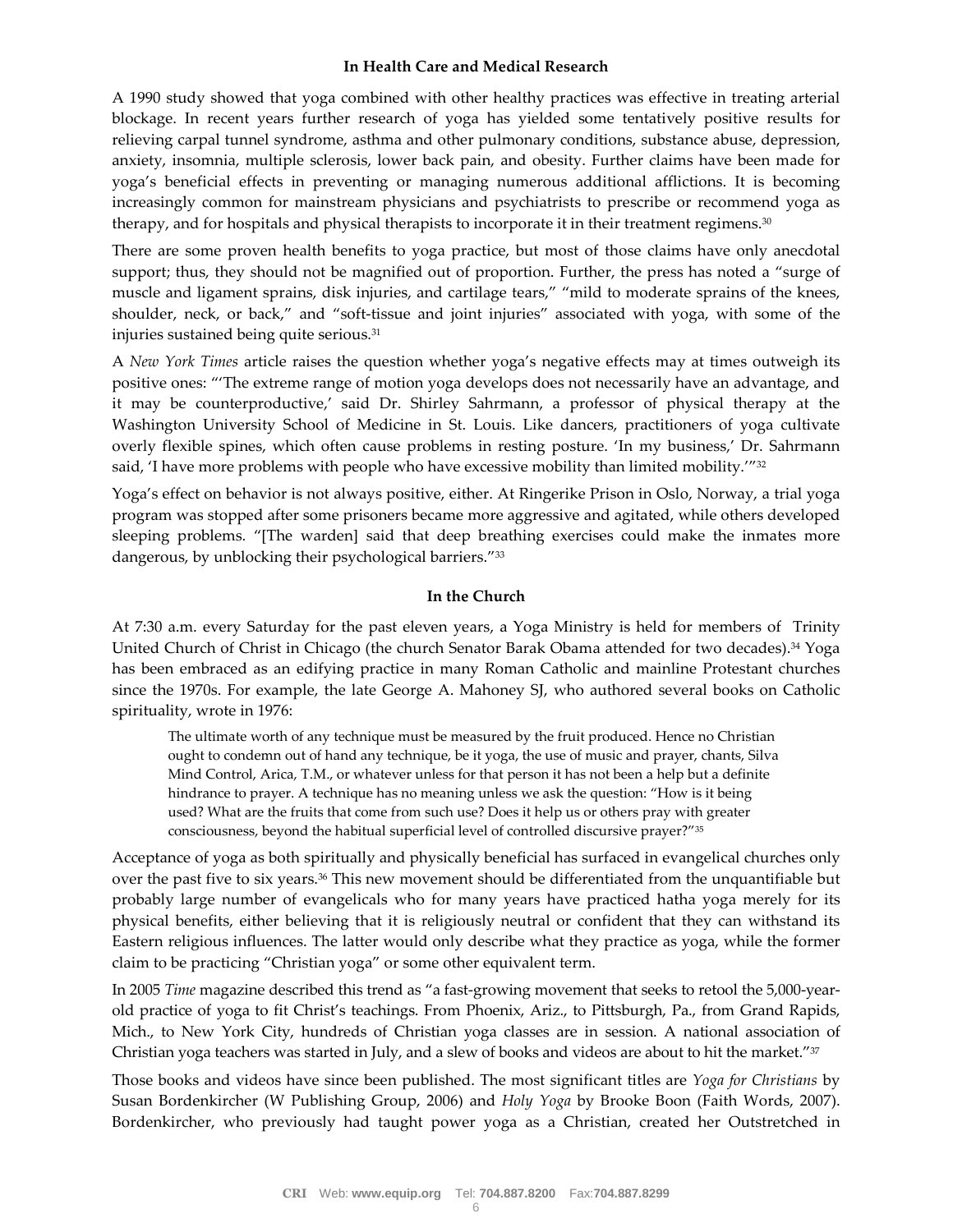Worship classes, which combine yoga with Christian faith, in 2001. She developed a video ministry the following year. Boon had previously been a yoga teacher and, after her conversion to Christ in 2001, she immediately began to weave her new faith into her yoga practice through insights she attributes to the Lord. She has built Holy Yoga into "a worldwide ministry that includes classes, teacher training, and audiovisual resources.…"<sup>38</sup>

Both Bordenkircher and Boon acknowledge their profound indebtedness to Nancy Roth, author of *An Invitation to Christian Yoga* (Seabury Books, 1989). Roth is an Episcopal priest with "an ecumenical ministry in spirituality."<sup>39</sup> She clarifies that "while my own journey has been greatly enriched by the wisdom of other traditions, most notably the mystical traditions of the east such as the one in which yoga was born, my particular way is the Christian way."<sup>40</sup>

Roth explains how this Christian approach to yoga first developed: "The period of relaxation and visualization at the end of class became for me a doorway into prayer. It did not matter that we had chanted '*Om*' or that the exercises had Hindu names.…The One I encountered, as I lay on the gym floor with my body relaxed and my mind and spirit attentive, was the God I knew in Christ Jesus."<sup>41</sup> She concluded that "there needed to be a new Christian asceticism that respected the integration of body and mind and reflected both the newest research in psychology and physiology and the wisdom of other, even more ancient spiritual traditions."<sup>42</sup>

Roth's words appear to reflect an inclusivist theology that is common in mainline churches such as the Episcopal church. Inclusivism holds that salvation is through Jesus Christ alone, but Christ's salvation can extend even to those who do not consciously believe in Him, imparting to them gifts of grace or spiritual riches that can benefit those of other faiths, including Christians.<sup>43</sup> Bordenkircher and Boon seem to be evangelical and more theologically conservative than Roth, but Roth's interfaith exploration and synthesis of East and West laid the conceptual and practical foundations for Christian yoga, and the marks of her influence are evident throughout the movement.

After becoming accustomed to arguing that yoga is inherently a spiritual practice and that Christians run a spiritual risk in taking classes at the local yoga studio, I was surprised to find that Bordenkircher and especially Boon agree with me.<sup>44</sup> Where they differ from Christian critics of yoga such as me is in their belief that yoga can be redeemed and made a holy practice to the Lord. They maintain this, furthermore, without revamping yoga into something essentially different than what we find in the Eastern varieties: there are the same postures, breathing exercises, and—to a significant extent—meditation techniques.

What makes their versions of yoga Christian? For all advocates of Christian yoga the answer is the same: *intent*. They are worshiping the Triune God of the Bible throughout the practice, offering their bodies to Him as a "living and holy sacrifice" (Rom. 12:1). The background music has Christian rather than Hindu associations, although it is similarly conducive to meditation. They have given several of the standard asanas Christian significance, renaming some of them (e.g., for Roth, the Sun Salutation becomes the Son Salutation). They associate pranayama with the Holy Spirit (since Spirit is derived from the Hebrew word for breath) or with the creative power of God. Instead of using the names of Hindu gods as mantras in their meditation practice they repeat short Bible verses, biblically based positive affirmations, or chants from Christian mystical traditions. Their belief is that as long as yoga is practiced as "body prayer" to the living God, with the mind constantly focused on Him, the Christian runs no risk of committing idolatry and the Devil has no room to move.

The kind of meditation practiced in the Christian yoga movement is called centering prayer or contemplative prayer, which has its roots in Catholic mysticism but is also practiced by mainline Protestants and is rising in popularity among "emerging church" and other evangelicals. Roth writes that "it involves a paradox: the paradox that attention to the inmost self is attention to God.…focusing the mind and the heart in the practice of meditations is a means of exploration both of our own nature and of the mystery of God."<sup>47</sup>

Thus far in this series we have surveyed yoga both in its original Eastern and in its contemporary Western contexts. We are now prepared, in the remainder of this installment and in all of part three, to begin formulating a comprehensive Christian response. If we as Christians find ourselves in a culture in which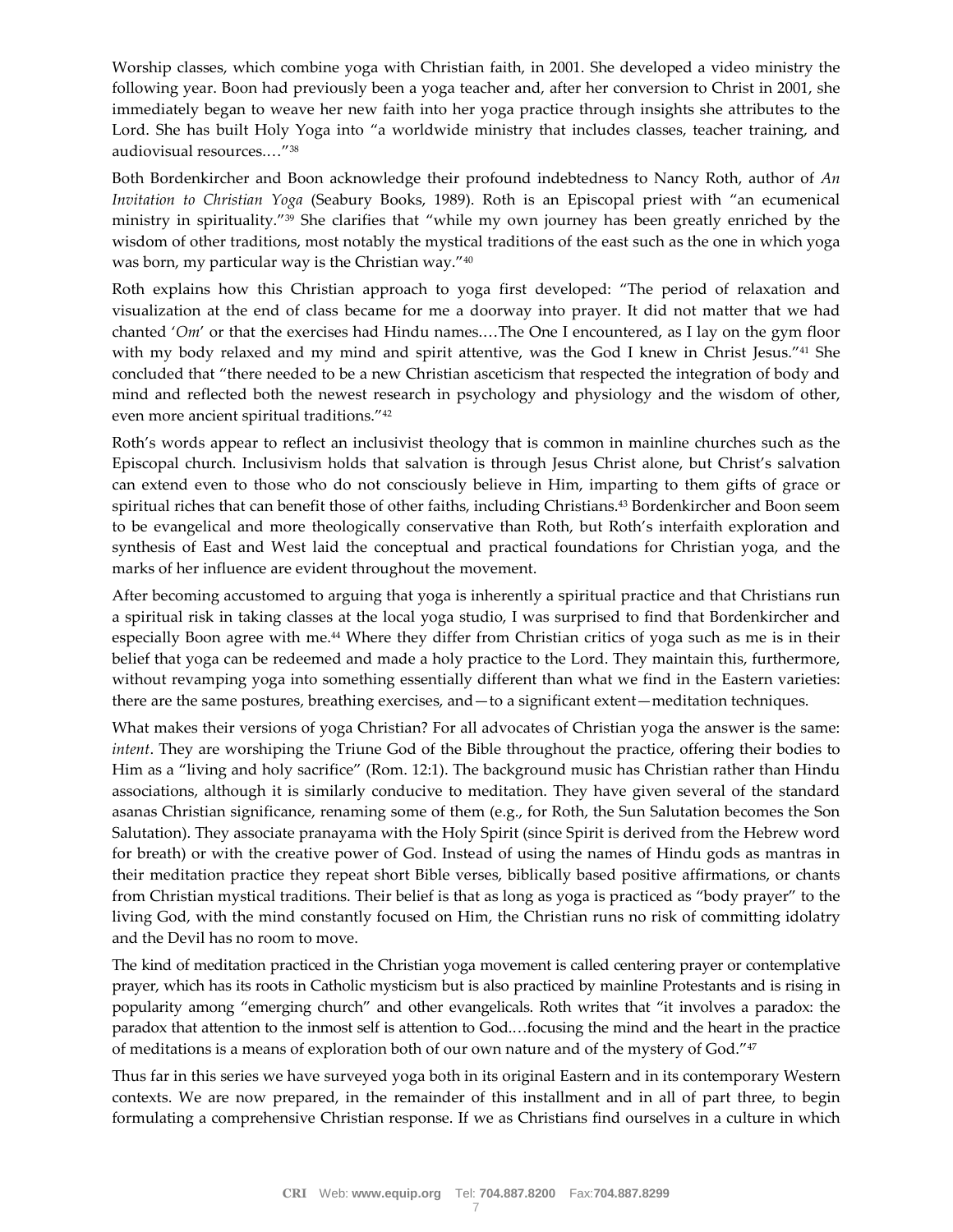yoga is becoming institutionalized, we must first determine whether yoga in any form—from classic raja yoga to Westernized hatha yoga to novel "Christian yoga"—can be truly compatible with Christian faith.

#### **IS RAJA YOGA RELIGIOUSLY NEUTRAL?**

The problem with George Mahoney's position quoted above is his assumption that raja yoga can be used for Christian purposes just as effectively as for pantheistic Hindu or other Eastern mystical purposes. The Hindu understanding of God is fundamentally different than the Christian one, and yoga was developed to achieve oneness with the *Hindu* God—a God that is impersonal and does not engage in thoughts, conversation, or relationships but exists in a state of pure awareness. The Hindu concept of *oneness* with God is also radically different than the Christian one, since it involves mystically realizing that one *is* God. To achieve such union with *this* God one must achieve a state of pure awareness that excludes thoughts, conversations, and relationships. Yoga systematically achieves this by ultimately emptying the mind of thought, which leads to a loss of the subject-object distinction so that the meditator now feels "one with the Universe," which in pantheism means "one with God." The discipline of yoga was developed to enable the practitioner to realize Hindu beliefs experientially, and such experiences at times can be quite powerful and convincing (which is why yogis who were sent here to promote Hindu spirituality commonly are more than happy to accept yoga students who have no initial interest in spirituality).

Christian spirituality, by stark contrast, seeks a oneness of will and not of being with a personal God who thinks, converses, and has relationships. Christian meditation therefore involves an active rather than a passive mental state. Meditation according to the Bible is filled with content, such as the works, Word, and attributes of God (see, e.g., Ps. 1:2; 63:6; 77:12; 119:15, 27, 148; 145:5). It never creates a mental void, into which spiritual forces that are not of God can rush—as does yoga. The two forms of meditation could not be more different, seeking, as they do, such radically different conceptions of union with such radically different conceptions of God.

#### **The Idolatry Entanglement**

Another problem with Christians practicing raja yoga is its complicated involvement with idolatry. Not only is one seeking union with the impersonal Brahman of Hinduism, but the mantras one is given to repeat in meditation are usually the names of Hindu gods. Furthermore, the practice of *puja*, which is ritualized worship of Hindu gods or gurus, is often intermixed in raja yoga and is not always easy for the novice to detect.

Some professing Christians see no reason for concern, however, such as defrocked Catholic priest turned Episcopal priest Matthew Fox, as *Yoga Journal* reports:

But what if the religious people in your life won't let you sidestep the doctrinal controversies (for instance, the propriety of chanting a Hindu deity's name)? [Matthew] Fox sees no problem with challenging them back: "….If there's been too much God-talk in our brains, then other names, whether it be Brahma, Shiva, Shakti, what have you, can add to our repertoire. It's not a subtraction. If our God is so fragile that He or She is threatened by new names then we ought to look at that."<sup>48</sup>

This is an amazing thing for an ordained Christian minister to say. Has he read the Scriptures of his own religion? God's First Commandment was, "You shall have no other gods before me." His Second Commandment was, "You shall not make for yourself an idol in the form of anything in heaven above or on the earth beneath or in the waters below. You shall not bow down to them or worship them; for I, the LORD your God, am a jealous God, punishing the children for the sin of the fathers to the third and fourth generation of those who hate me" (Exod. 20:3–5). Throughout the Old Testament the emphasis remained the same, with Yahweh visiting severe judgments upon the Israelites when they invoked the names of other gods (see, e.g., Deut. 18:20; Judges 10:14; Zech. 13:2). The New Testament takes a similarly unfavorable view of idolatry (see, e.g., 1 Cor. 6:9–10; 1 John 5:21; Rev. 22:14–15).

The God of the Bible has made it quite clear that He does not identify with the gods of other religions or receive their worship as His worship. Fox may feel qualified to psychoanalyze God's dislike of idolatry, but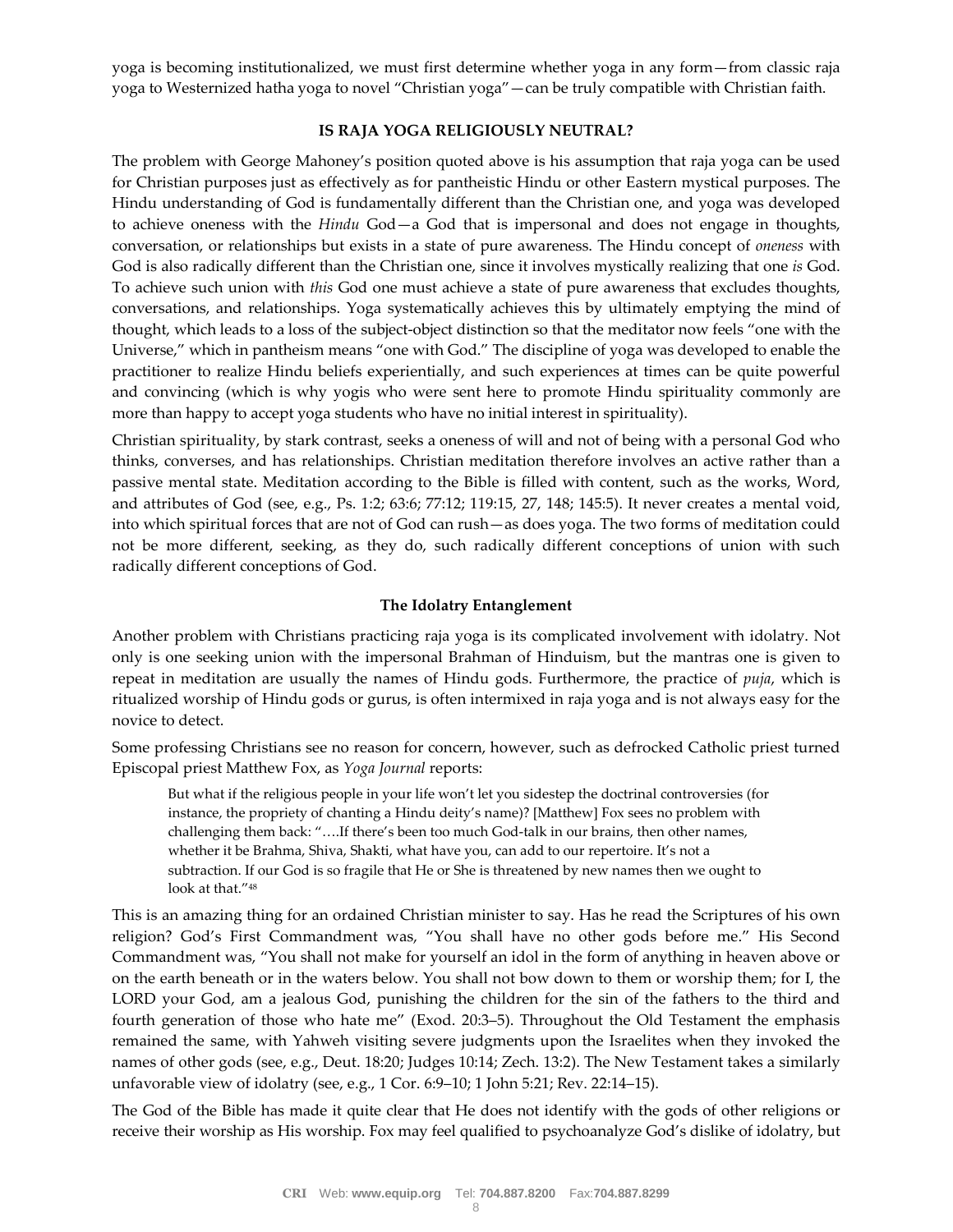I'd say that as the Creator and Sustainer of the human race the Lord has good reason to be displeased when we deny Him and disobey His law and instead worship and serve gods of our own creation. The "jealousy" that non-Christians so often belittle simply means that God wants a relationship with us. That's good news.

#### **The Occult Connection**

The further we delve into the world of yoga, the clearer it becomes that it overlaps with the world of the occult <sup>49</sup> at several points. The concept of a psychic force (prana) coursing through psychic centers (chakras) in the body, and the attempt to manipulate that flow, is essentially occult, and, from a biblical standpoint, spiritually dangerous. It is dangerous because whenever one attempts to engage a spiritual force other than the Holy Spirit one opens oneself up to demonic influences.

It should go without saying that attempting to arouse the serpentine kundalini energy believed to be sleeping at the base of one's spine is both occult and dangerous. Our look at kundalini yoga revealed something that is generally true of yoga practice: it can involve both wanted and unwanted contact with spirits, which are believed to range from departed humans and demons to demigods and deities. As for tantra yoga, we've seen that everything about it is occult in nature, and its practice at times can involve the most extreme forms of occultism.

# **Surprise! Raja Yoga Is Hinduism**

In an unguarded moment, when its concern was to argue for the superiority of yoga for psychotherapy over Freudian psychoanalysis rather than to maintain yoga's compatibility with all religions, *Yoga Journal* revealed the thoroughly Hindu philosophy behind the practice of yoga:

From the yogic perspective, all human beings are "born divine" and each human being has at core a soul (*atman*) that dwells eternally in the changeless, infinite, all-pervading reality (*brahman*). In Patanjali's classic statement of this view, *tat tvam asi* (thou art that),<sup>50</sup> we already are that which we seek. We are God in disguise. We are already inherently perfect, and we have the potential in each moment to wake up to this true, awake, and enlightened nature.

This is a far cry from the struggles of ego, id, and superego suggested by Freud. In the sophisticated psychology of yoga, *avidya*, or ignorance of our true nature, is the central problem of the human self and the source of all suffering. In other words, we've simply forgotten who we are. We've forgotten that we're the fantastic dance of energy and consciousness, the divine play (*lila*) of being and becoming. And what is the source of this alienation? Not sin nor wrongdoing nor psychopathology of any kind. We're simply misidentified.<sup>51</sup>

The article proceeds to argue that Western culture is terribly haunted by the psychological effects of Calvinist doctrines that human nature is depraved and that God is ontologically separate from human beings. Our attempt to destroy the dark side of our nature, which the author believes was carried over from religion to psychotherapy, is fragmenting our psyches, but yoga offers the solution. It teaches that we are in fact "saturated with the divine" and therefore we need to embrace our dark side as well as our light. "This is known as the 'unitive' rather than the 'separative' approach to spiritual and psychological growth. The radical notion in the unitive view is that there is nothing at all dangerous hidden in the basement of our unconscious."<sup>52</sup>

In other words, if the Christian practices yogic meditation and becomes a full-fledged raja yogi he will be cured of his Christianity. Who needs a Savior God if we ourselves are "saturated with the divine" rather than saturated with sin? A radically different diagnosis of the human problem (ignorance rather than sin) results in a radically different solution (embracing ourselves rather than embracing a transcendent God and His gift of salvation).

We have yet to answer conclusively the questions (1) Is hatha yoga religiously neutral? (2) Can yoga be Christianized? (3) Are there any biblically acceptable alternatives to yoga? and (4) What can and should Christians do about yoga's incursion into such places as public schools and the workplace? These will all be the focus of the third and final installment in this series.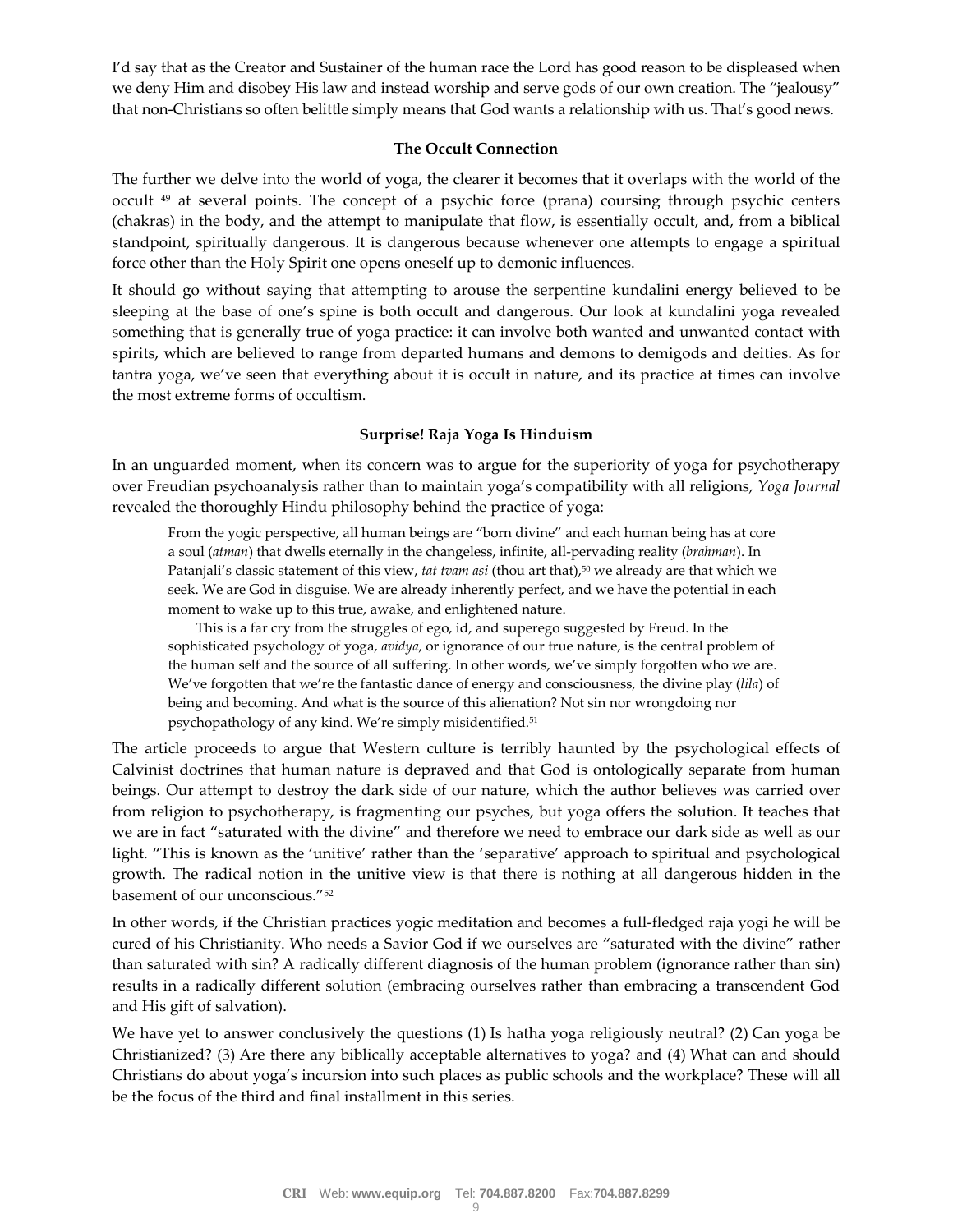# **NOTES**

- 1. Mystical union means an experiential realization of one's already existing (according to the belief system) ontological union with Ultimate Reality. Under this common definition, it does not apply to Christian or other theistic religious systems.
- 2. See Elliot Miller, "Swami Yogananda and the Self-Realization Fellowship: A Successful Hindu Countermission to the West," *Christian Research Journal* 22, 2 (1999): 32–41, http://www.equip.org/DS213.
- 3. SYDA Foundation, "Swami Muktananda," Siddha Yoga Meditation, http://www.muktananda.com.au/muktananda.htm.
- 4. See William Rodamor, "The Secret Life of Swami Muktananda," LSY, http://www.leavingsiddhayoga.net/secret.htm.
- 5. See Geoffrey D. Falk, *Stripping the Gurus: Sex, Violence, Abuse and Enlightenment* (e-book: Million Monkeys Press, 2007), chap. 7, http://www.strippingthegurus.com/.
- 6. Yee was featured prominently on an episode of the *Oprah Winfrey Show* devoted to yoga, June 29, 2001.
- 7. Ann Pizer, "Power Yoga," About.com: Yoga, http://yoga.about.com/od/poweryoga/a/power.htm.
- 8. Paul Keegan, "Yogis Behaving Badly," *Business2 Magazine*, September 2002, http://www.rickross.com/reference/general/general478.html.
- 9. See Lorraine Kreahling, "When Does Flexible Start to Mean Harmful? 'Hot' Yoga Draws Fire," *New York Times*, March 30, 2004, http://query.nytimes.com/gst/fullpage.html?res=9905EFDE1F30F933A05750C0A9629C8B63&scp=1&sq=yoga+Lorraine+Kreahling.
- 10. See Douglas LeBlanc, "Putting a Patent on YOGA," *Christian Research Journal* 31, 2 (2008): 41–42.
- 11. Keegan.
- 12. Ibid.
- 13. "The Yoga Journal Story," Yoga Journal, http://www.yogajournal.com/global/34.
- 14. Susan Moran, "Meditate on This: Yoga Is Big Business," *New York Times*, December 28, 2006, available at Yoga Journal, http://www.yjevents.com/yjevents/images/NY\_Times\_ Yoga\_Business\_28dec06.pdf.
- 15. Hilary E. MacGregor, "Assuming the Profit Position," *Los Angeles Times*, September 10, 2004, available at Yoga Works, About Us, Press, http://www.yogaworks.com/about/assets/ LATimes092004.pdf.
- 16. "The Yoga Journal Story."
- 17. Patricia Leigh Brown, "Latest Way to Cut Grade School Stress: Yoga," *New York Times*, March 24, 2002, http://query.nytimes.com/gst/fullpage.html?res=9500E1DC173BF937A15750C0A9649C8B63&n=Top/Reference/Times%20Topic s/People/B/Brown,%20Patricia%20Leigh.
- 18. "Yoga Causes Tension in Public Schools," FOXNEWS.COM, Oct. 1, 2004 (no longer online; copy on file).
- 19. American Yoga Association, "Yoga and Religion," General Yoga Information, AYA, http://www.americanyogaassociation.org/general.html#YogaandReligion.
- 20. Guaracandra, "Yoga Causes Tension for Public Schools," Audarya Fellowship, Main Forum, World Review, http://www.indiadivine.org/audarya/world-review/30762-yoga-causes-tension-public-schools.html.
- 21. Rachel Conrad, "Yoga Stretches into Public Schools," January 28, 2007, FOXNEWS.COM, http://www.foxnews.com/wires/2007Jan28/0,4670,FitnessYogainSchools,00.html.
- 22. "Yoga Craze Spills over to Preschools," CNN Student News, July 25, 2003, http://www.cnn.com/2003/EDUCATION/07/25/offbeat.yoga.ap/index.html.
- 23. See http://www.yogakids.com/.
- 24. See http://www.nextgenerationyoga.com/.
- 25. See http://www.itsybitsyyoga.com/.
- 26. See Jodi B. Komitor, M.A., and Eve Adamson, "Part 2: Growing with the Tree of Yoga," in *The Complete Idiot's Guide to Yoga with Kids* (Indianapolis: Alpha Books, 2000), 43–84.
- 27. Richard Corliss, "The Power of Yoga," *Time*, April 23, 2001, http://www.time.com/ time/magazine/article/0,9171,999731,00.html.
- 28. "Stress Management Is Smart Business," Yoga at Work, QuikPage, http://www.yogaatwork.qpg.com/.
- 29. Paul M. Secunda, "Mandatory Yoga at Work," Workplace Prof Blog, November 26, 2007, Law Professor Blogs, http://lawprofessors.typepad.com/laborprof\_blog/2007/11/mandatory-yoga.html.
- 30. Carol Krucoff, "No Longer a Stretch: Yoga as Healing Tool," *Los Angeles Times*, August 14, 2000, S3–4. Yogis all over the country are providing such service to mainstream health facilities; see, e.g., http://www.lifeasyoga.com/about-robyn.html.
- 31. Alice Dembner, "Stretching Has Its Limits," *Boston Globe*, January 8, 2003, http:// www.religionnewsblog.com/1869/stretchinghas-its-limits. See also Carolyn Kleiner, "Mind-Body Fitness," *U.S. News and World Report*, May 13, 2002, 54.
- 32. Kreahling.
- 33. The Associated Press, "Yoga Stirs Tempers in Norway Prison," WCCO TV, CBS Broadcasting, http://wcco.com/watercooler/Yoga.Temper.Water.2.256227.html.
- 34. Maureen Jenkins, "Taking God to the Mat," *Chicago Sun-Times*, July 30, 2004 (no longer online; copy on file).
- 35. George A. Mahoney, *Inward Stillness* (Denville, NJ: Dimensions Books, 1976), 227.
- 36. See, e.g., Karen Garloch, "Yoga Gaining Popularity with Christians," *The Billings Gazette*, February 22, 2003, http://www.billingsgazette.com/index.php?display=rednews/2003/02/ 22/build/life/val-40-yoga.inc.
- 37. Lisa Takeuchi Cullen, "Stretching for Jesus," *Time*, September 5, 2005, http://www.time.com/time/magazine/ article/0,9171,1098937,00.html.
- 38. Brooke Boon, *Holy Yoga: Exercise for the Christian Body and Soul* (New York: Faith Words, 2007), xi.
- 39. Nancy Roth, *An Invitation to Christian Yoga* (New York: Seabury Books, 1989), back cover.
- 40. Ibid., xvi.
- 41. Ibid., 1.
- 42. Ibid., 2.